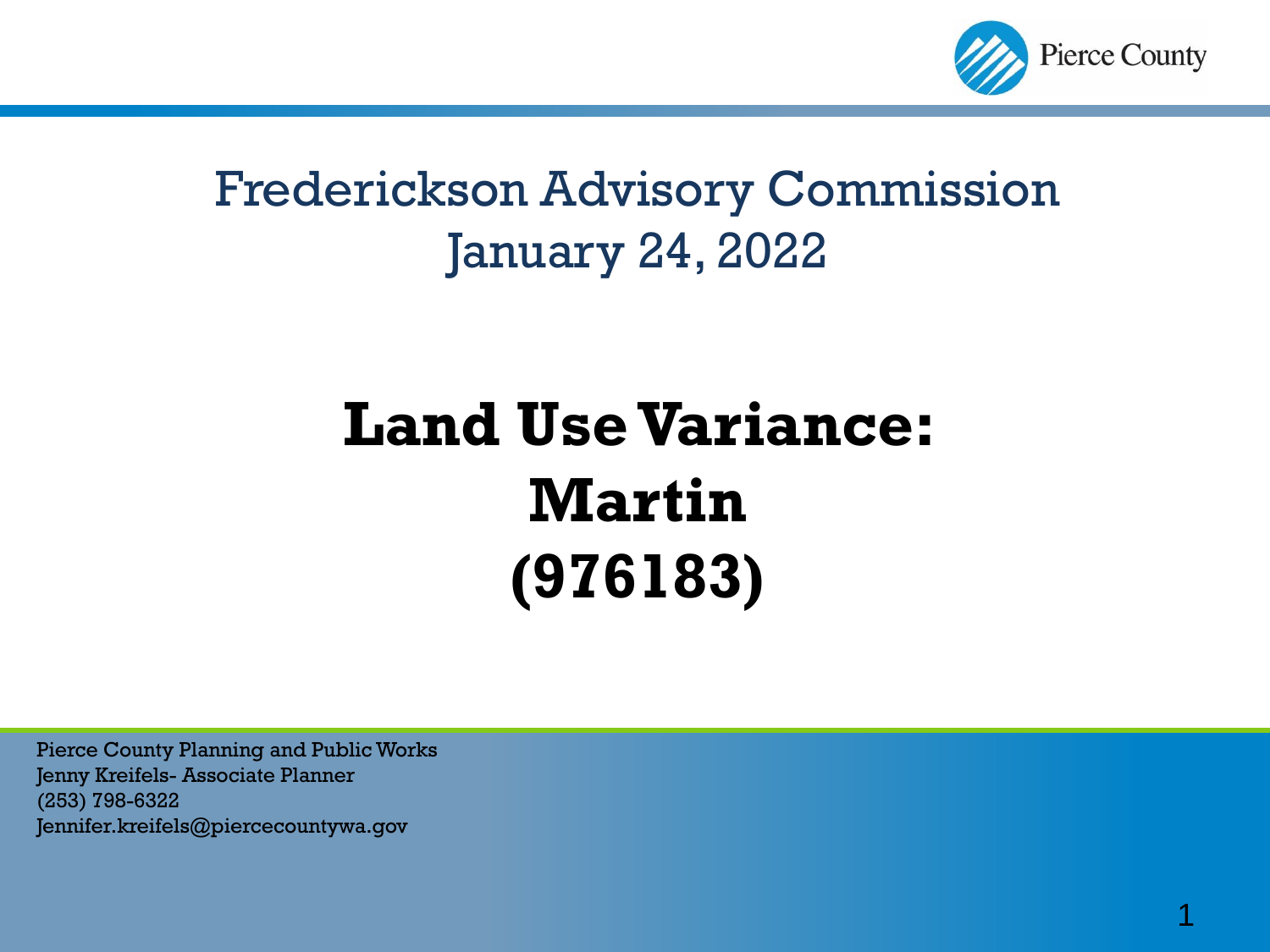#### **Proposal**



The request is for a variance to PCC 18A.37.020.B, which requires structures typically accessory to a residence, such as garages, may only be permitted without a principal use up to a maximum of 576 total square feet.

There is a proposed plat alteration that would segregate the existing single-family residence (SFR) from an existing detached garage that exceeds the 576-square foot threshold with a result of the garage being on a property without a principal permitted use. The plat alteration request is not subject to FAC review.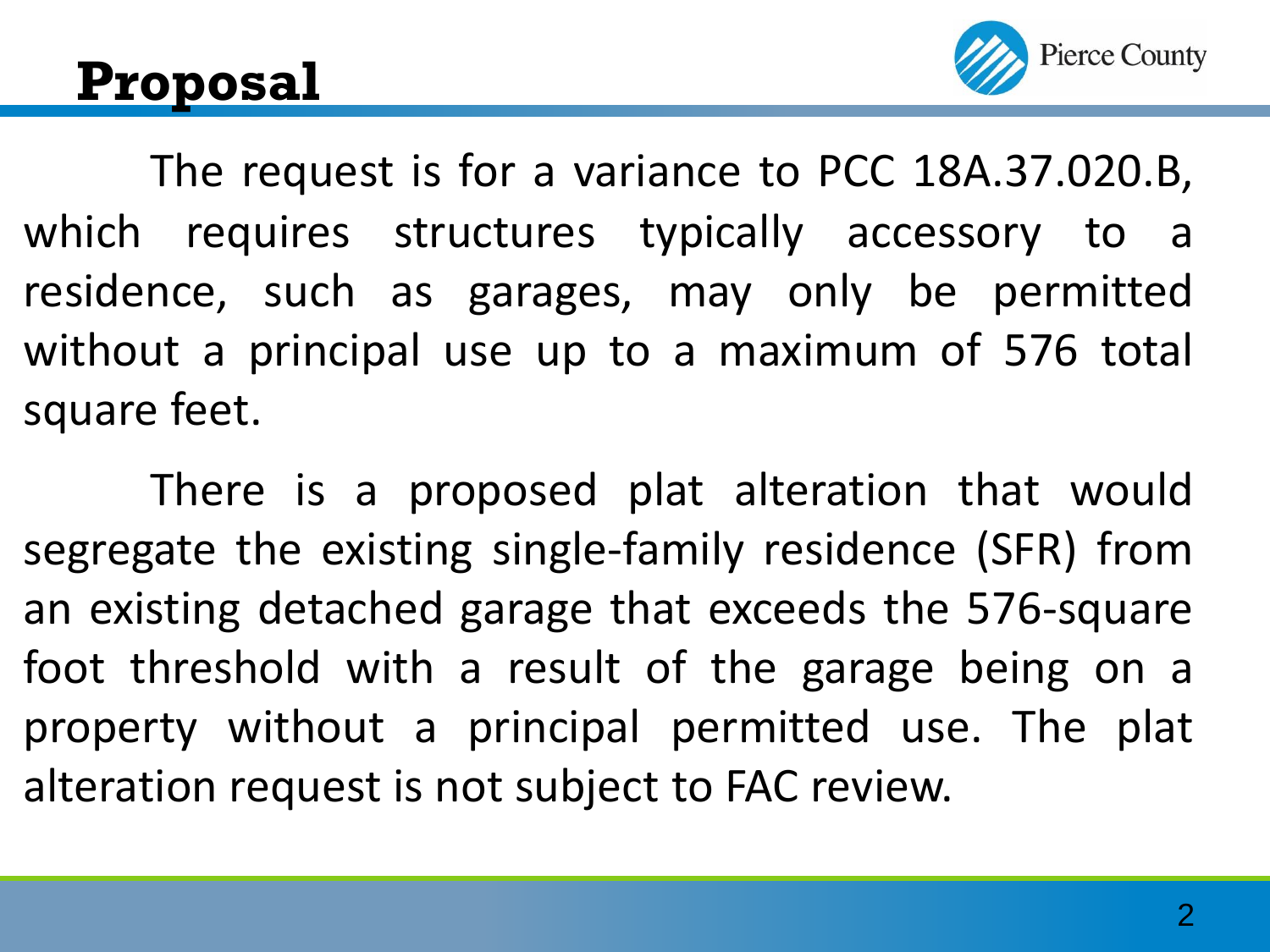#### **Project Location/Site Characteristics**

- Address is 4603 162<sup>nd</sup> Street Court East, Tacoma, WA
- Zoned Moderate Density Single Family (MSF), Council District #3
- Overall, the site is relatively flat and the three parcels equal approximately 5.95 acres in size.
- The site has Tacoma Railroad at the west, which shows as active, the Newtown Division Plat to the north and Fox Run Plat to the east and south.
- Assessors' data shows parcels 0319252055 and 0319252037 with a Use Code of 9100-Vacant Land Undeveloped and parcel 3971000260 as 1101-Single Family Dwelling

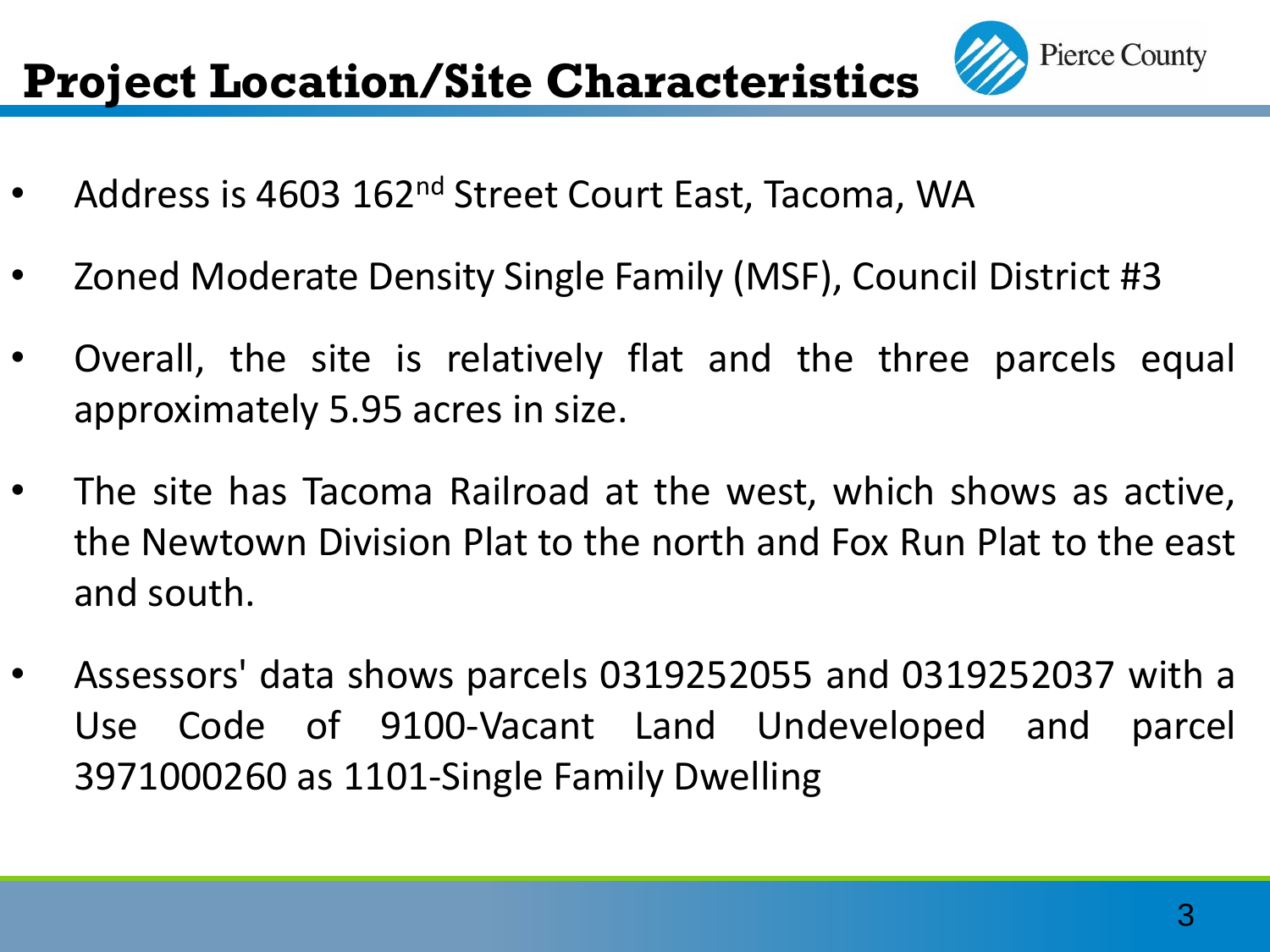

- Parcels 0319252055 and 0319252037 are generally triangular in shape. Assessors' data shows no building structures, only power structures on site.
- Parcel 0319252037 has easements from Bonneville Power Authority and Olympic Pipeline Company. The site has tall towers on the western portion and is forested along the eastern portion where a future single-family home would likely be proposed.
- Parcel 3971000260 is a five-sided lot with the legal description as Lot 26 of Fox Run plat. There is a 1,392 square foot residence built in 1980, with an 864 square foot detached garage.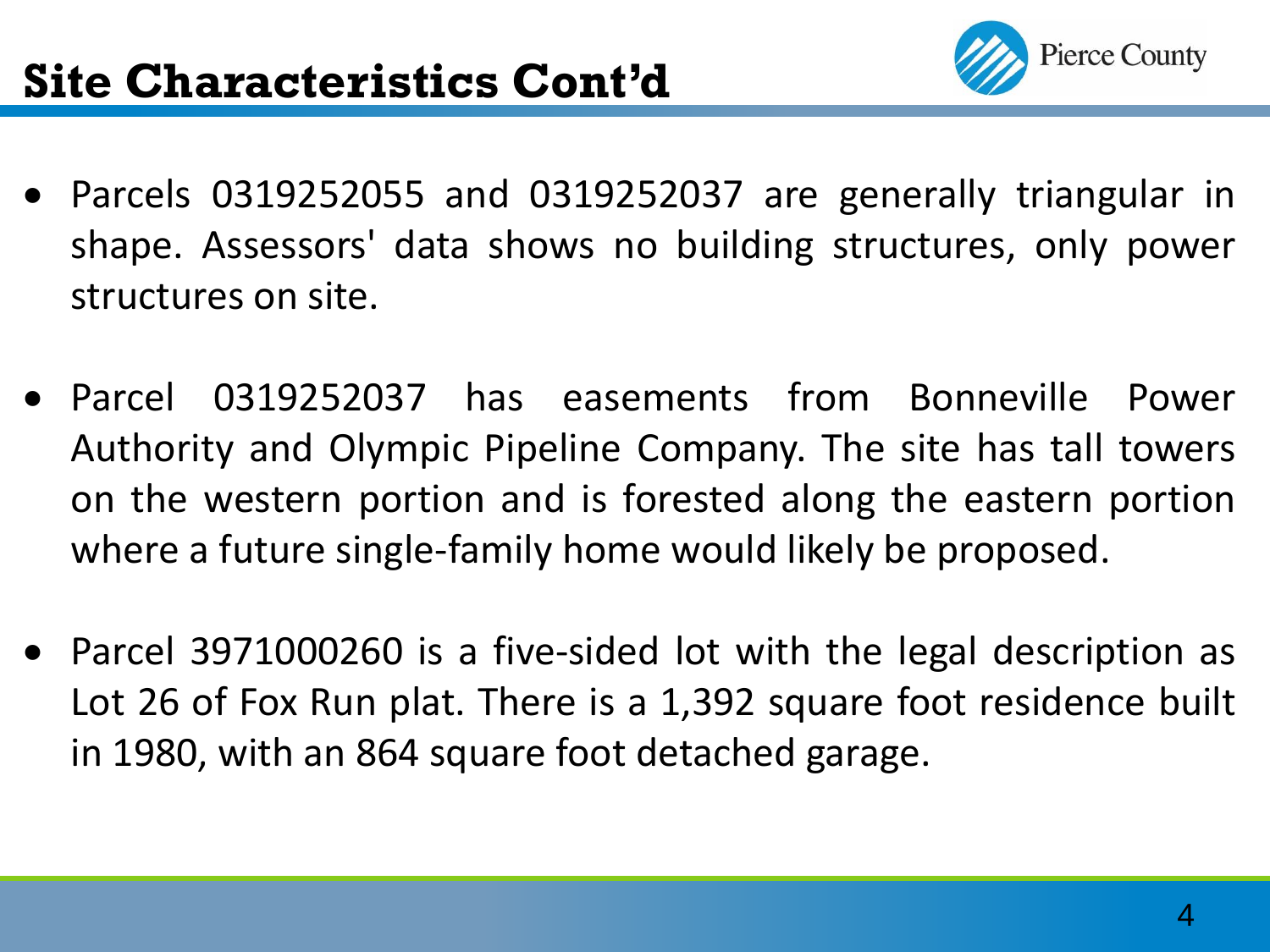

|              | <b>LAND USE</b>                        | <b>ZONING (Title 18A)</b>            |
|--------------|----------------------------------------|--------------------------------------|
| <b>North</b> | <b>Single Family Dwelling</b>          | Moderate Density Single Family (MSF) |
| <b>South</b> | <b>Single Family Dwellings</b>         | <b>MSF</b>                           |
| <b>East</b>  | Fox Run Plat/Single Family Dwellings   | <b>MSF</b>                           |
| <b>West</b>  | Tacoma Railroad/Single Family Dwelling | <b>MSF</b>                           |

Utility service and public facilities are proposed as follows:

- Water Tacoma Water
- Septic On-Site Septic
- Power Elmhurst Power
- School- Bethel School District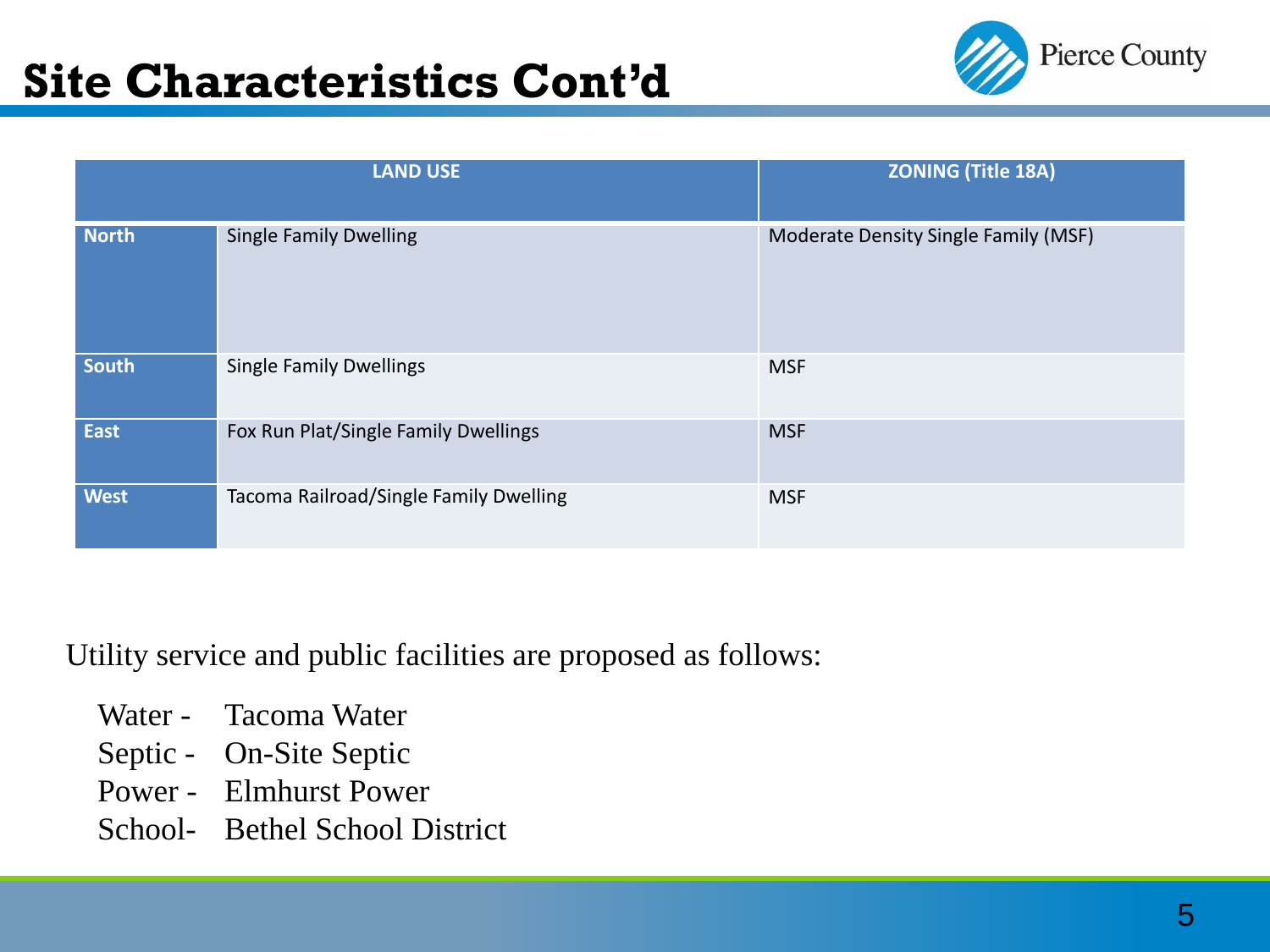### **2020 County Aerial**



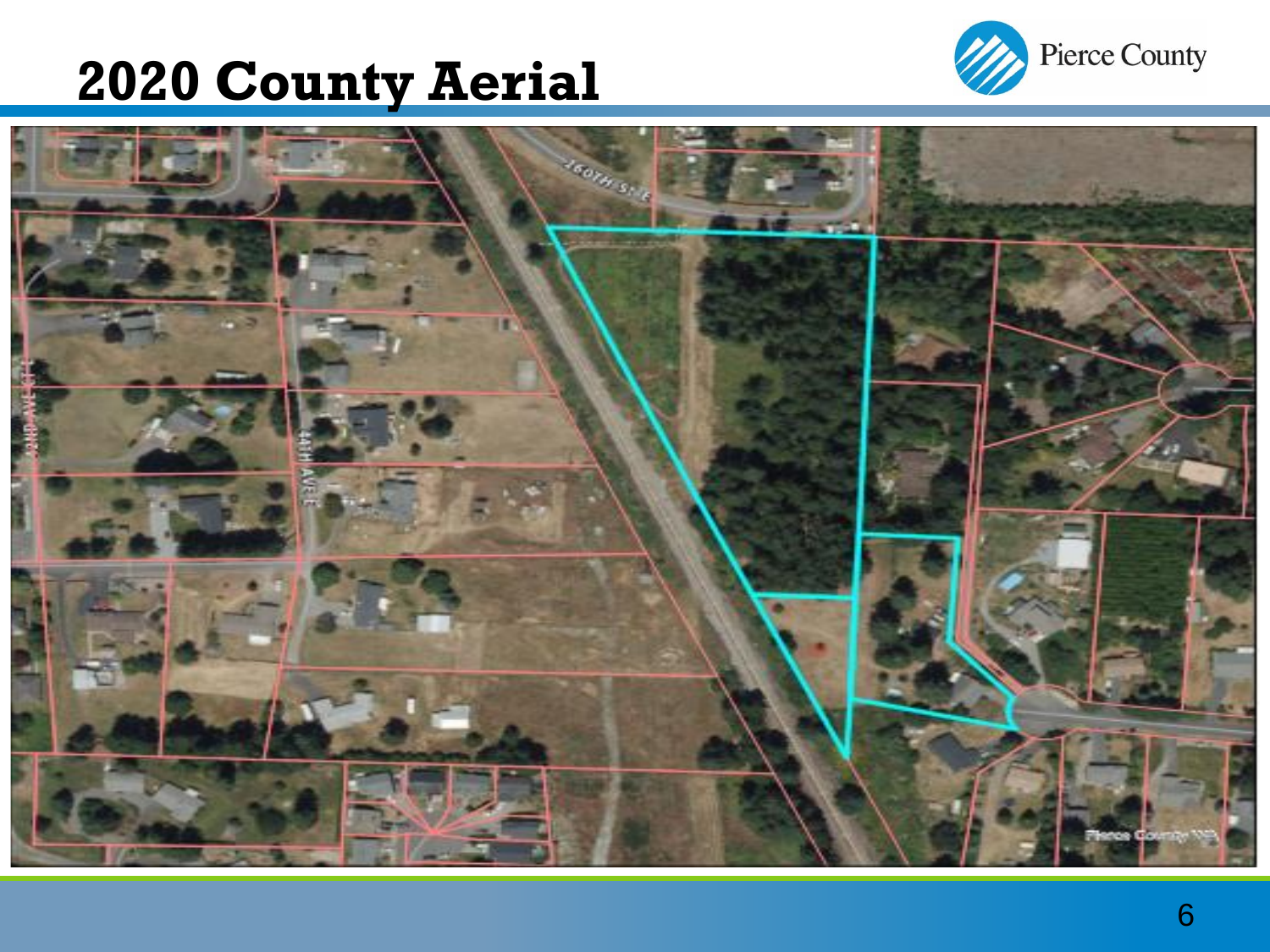### **2020 Vicinity Map**



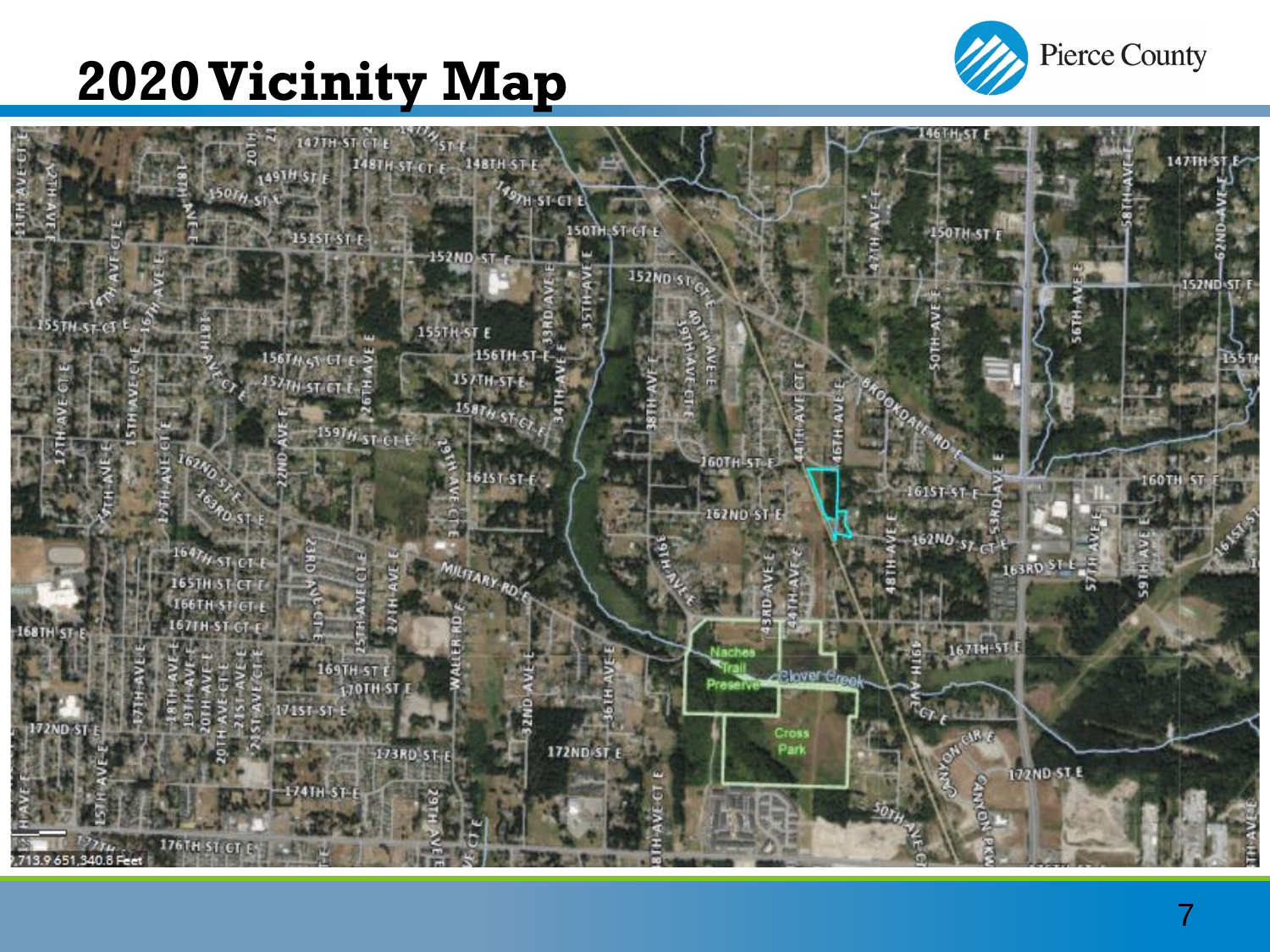#### **Zoning Map**





makes no warranty of fitness for a particular purpose.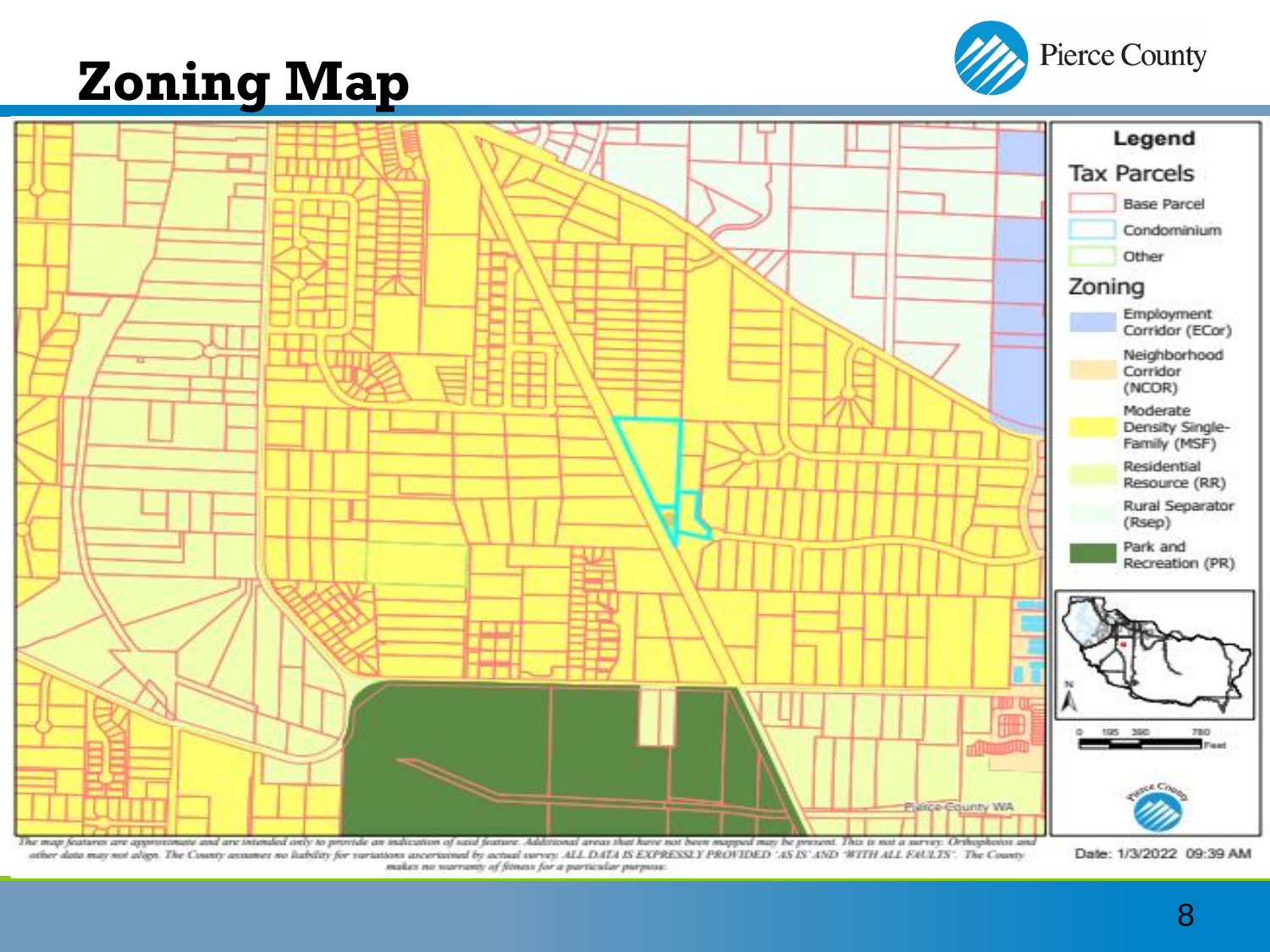

# **Proposed Plat Alteration**

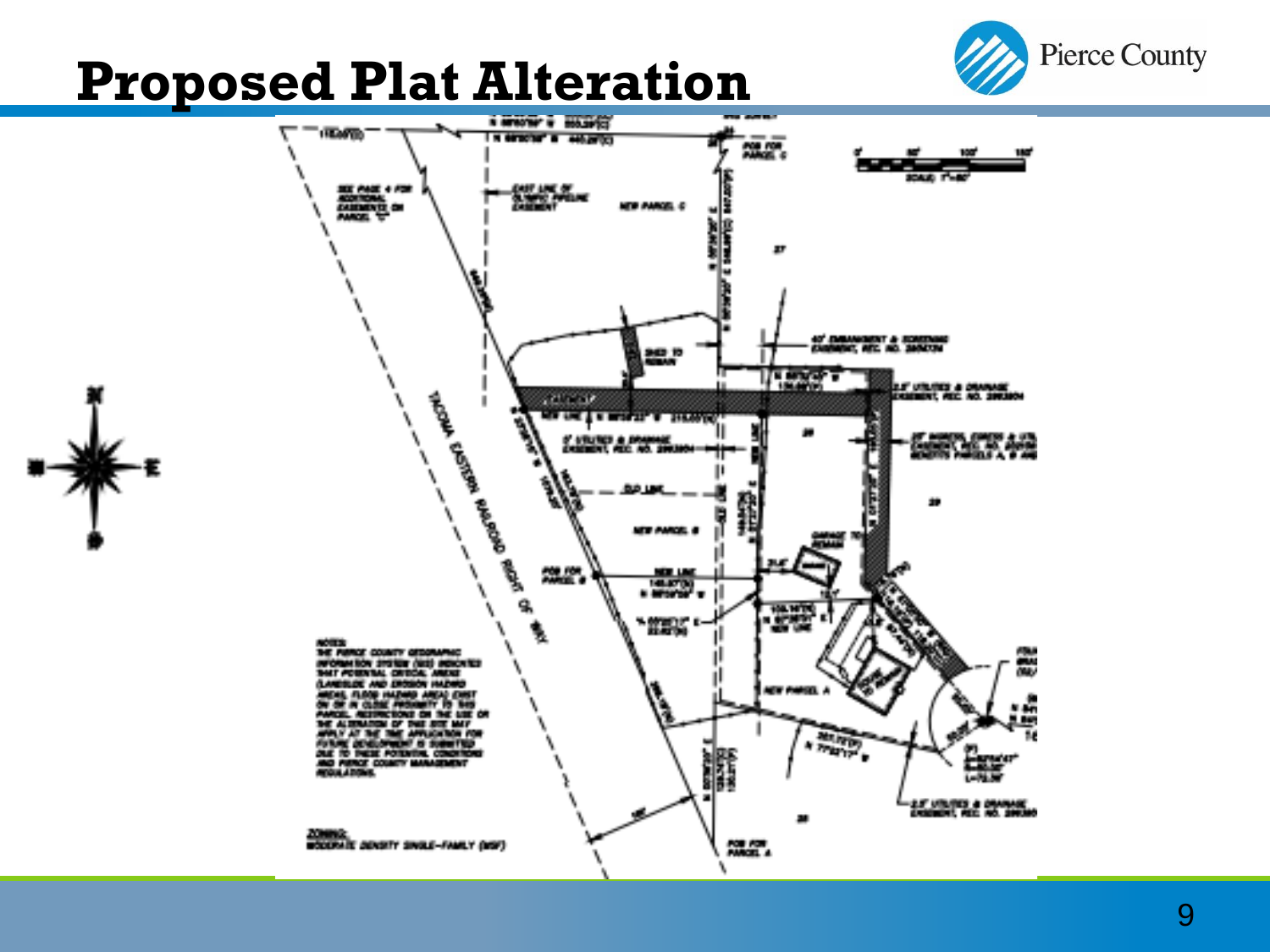#### **CVWeb 2020**





The map features are approximate and are intended only to provide an indication of said feature. Additional areas that have not been mapped may be present. This is not a turvey. Orthophotos and other data may not align. The County annuncs no hability for variations accertainal by actual survey. ALL DATA IS EXPRESSLY PROVIDED 'AS IS AND 'WITH ALL FAULTS'. The County makes no warranty of feness for a particular purpose.

Date: 1/3/2022 09:28 AM

#### **Bonneville Power Authority and Olympic Pipeline Easements** 10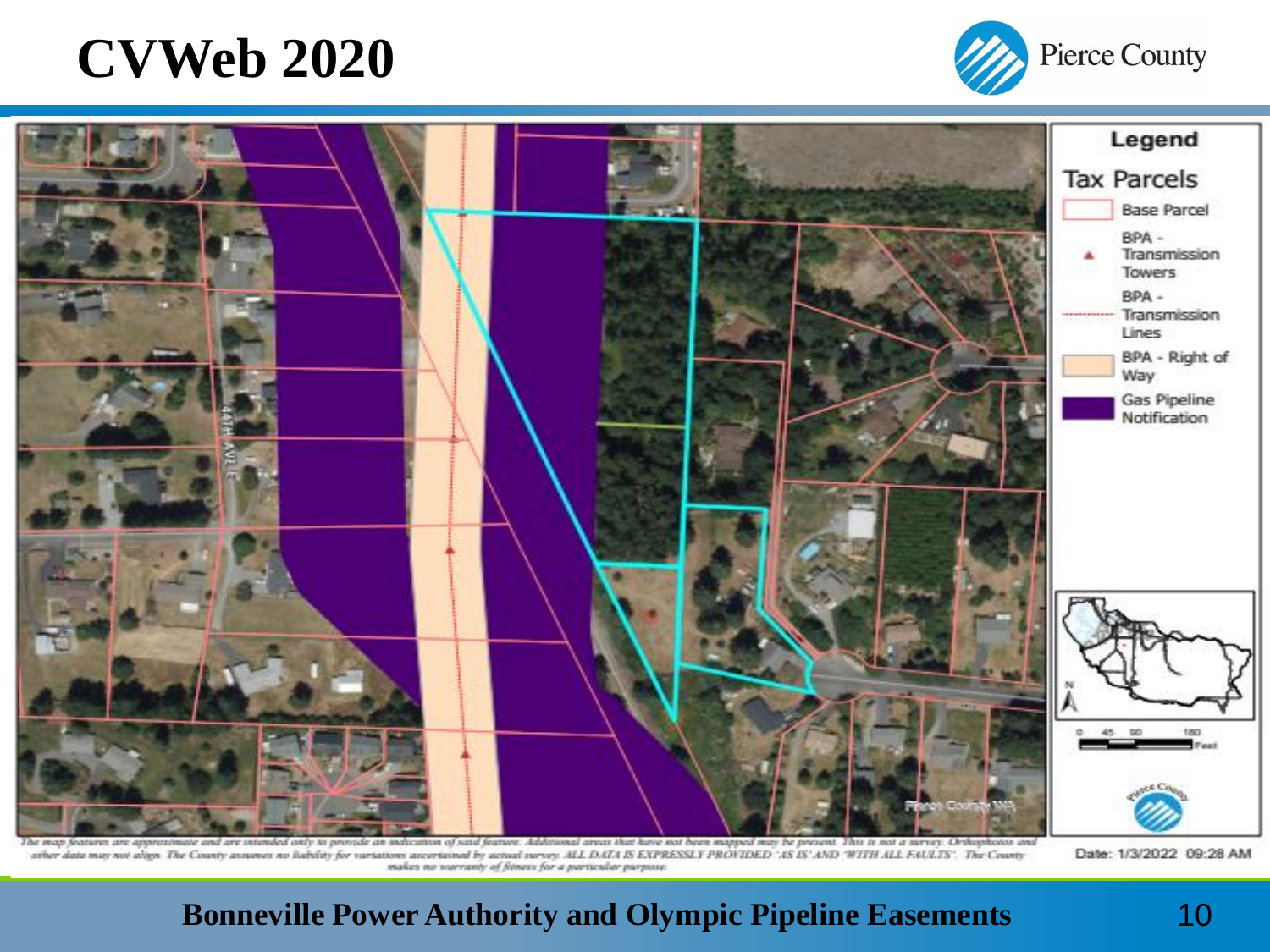#### **Assessors Photo 2015**





#### **Parcel 0319252055** 11 **11 11**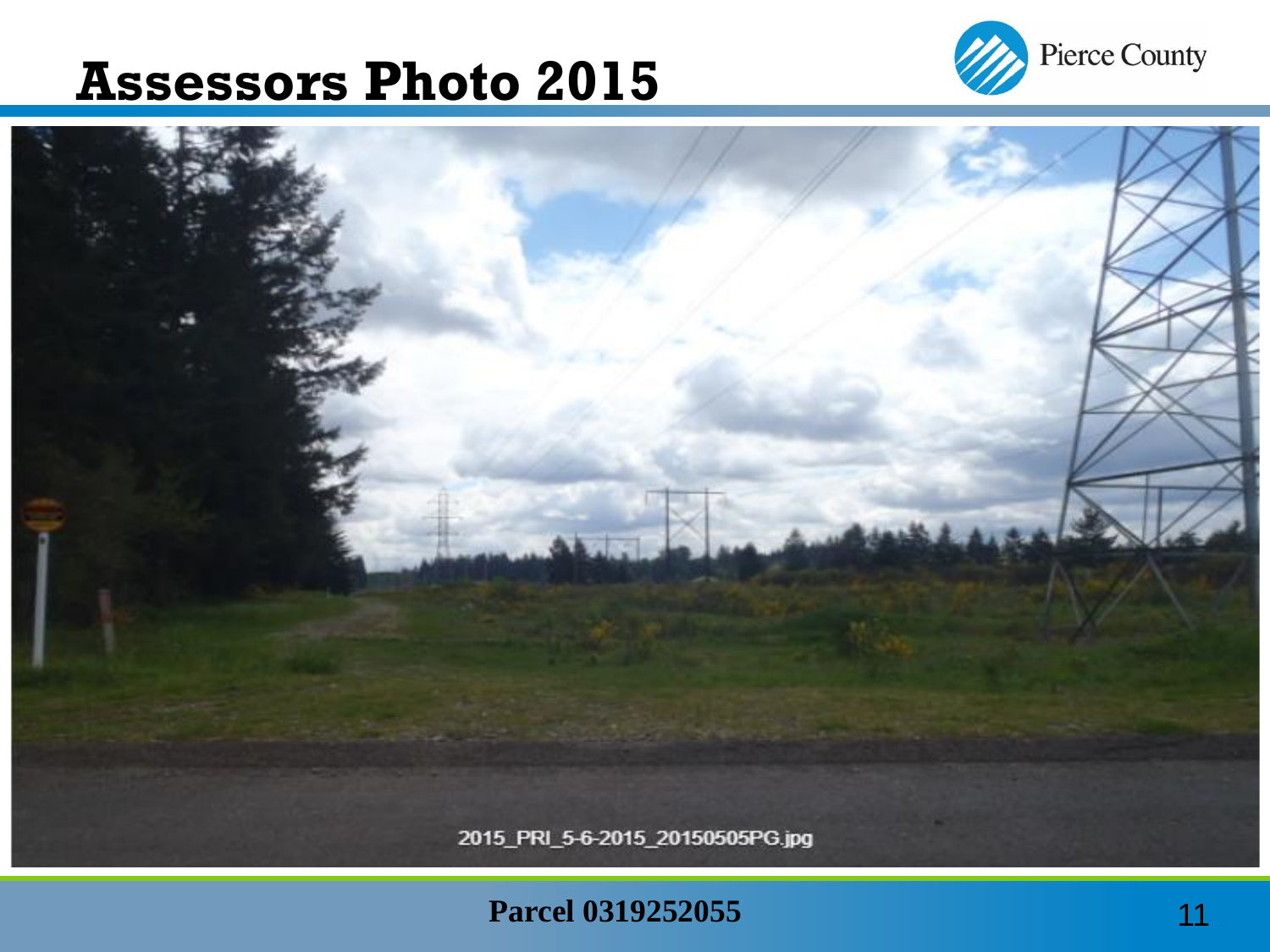#### **Assessors Photo 2018**



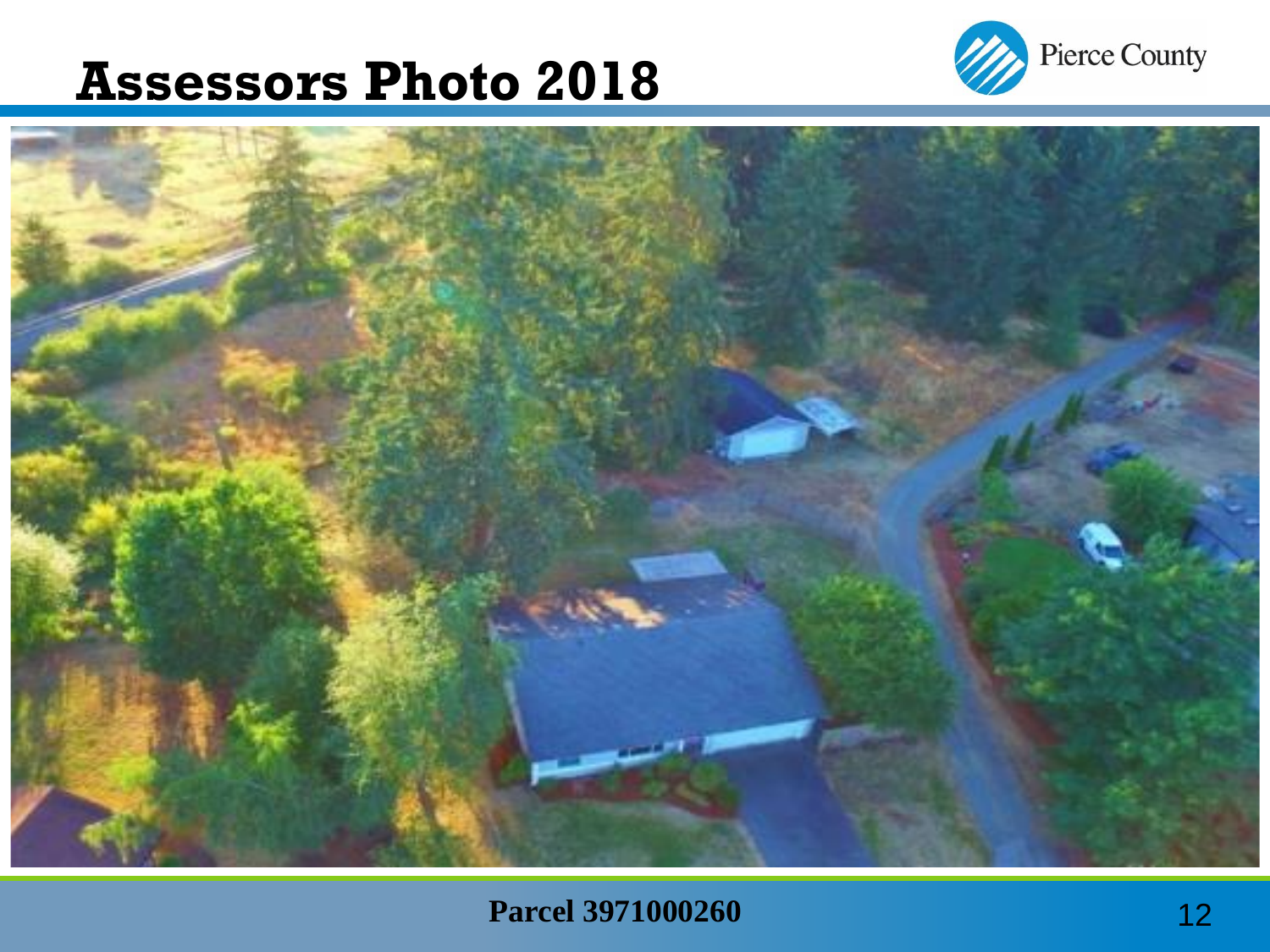

#### **Agency, Staff and Public Comments**

- The Squaxin Tribe has no specific cultural resource concerns at this time and concurs with DAHP's recommendations.
- The Nisqually Tribe wants to be informed if there are any Inadvertent Discoveries of Archaeological Resources/Human Burials.

• To date, no members of the public have commented on the Variance proposal. One neighbor commented on the Plat Alteration.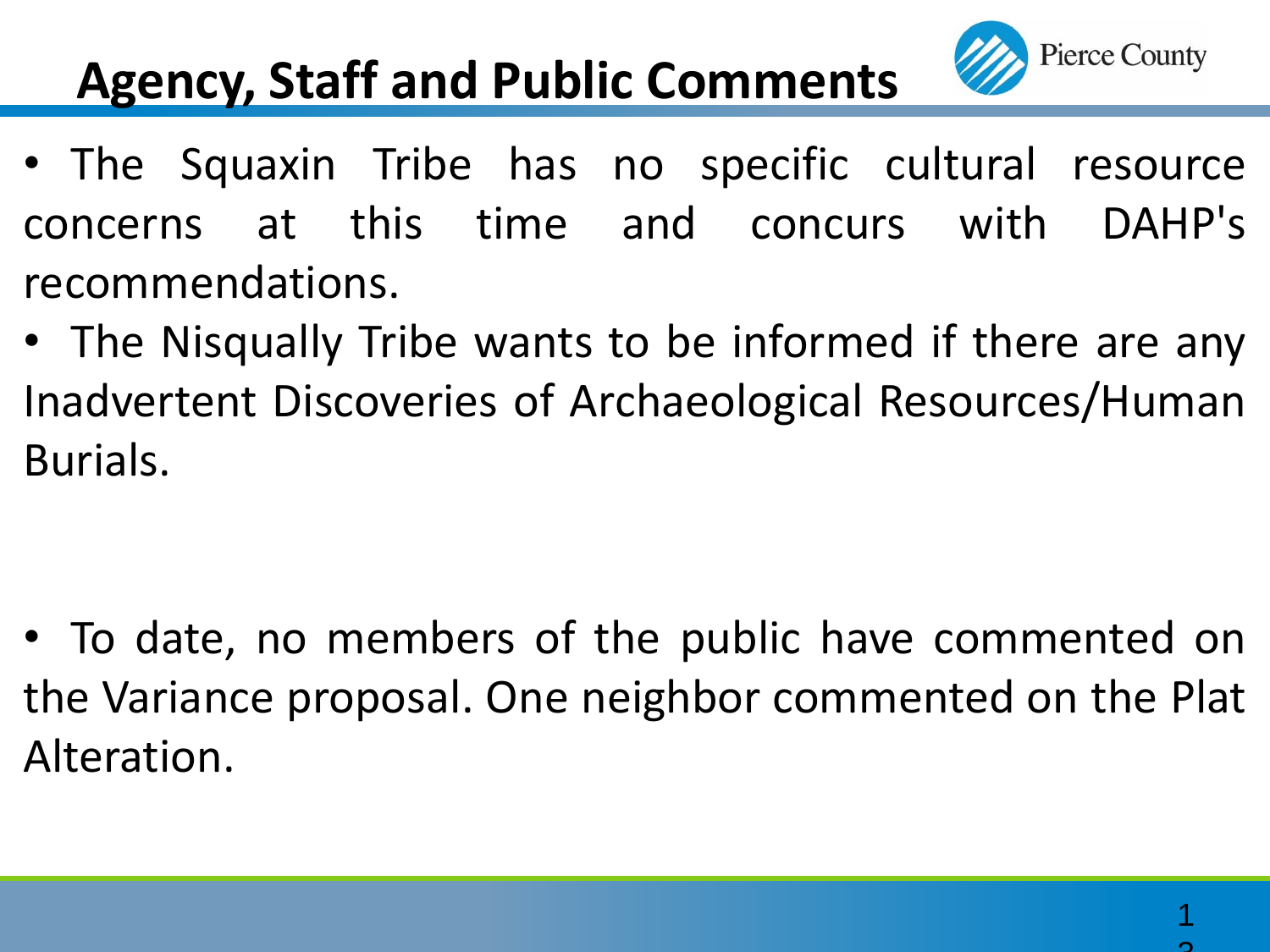### **Issues for FAC Consideration**



**Proposed Land Use Variance (18A.75.040. C. Review Criteria)**

- There are special circumstances applicable to the subject property or to the intended use such as shape, topography, location, or surroundings that do not apply generally to the other property or class of use in the same vicinity and zone;
- Such variance is necessary for the preservation and enjoyment of a substantial property right or use possessed by other property in the same vicinity and zone but which because of special circumstances is denied to the property in question;
- The granting of such variance will not be materially detrimental to the public welfare or injurious to the property or improvement in such vicinity and zone in which the subject property is located;
- The granting of such variance is consistent with the Comprehensive Plan including any applicable Community Plan; and
- No significant adverse environmental impact will be caused as a result of the variance approval.